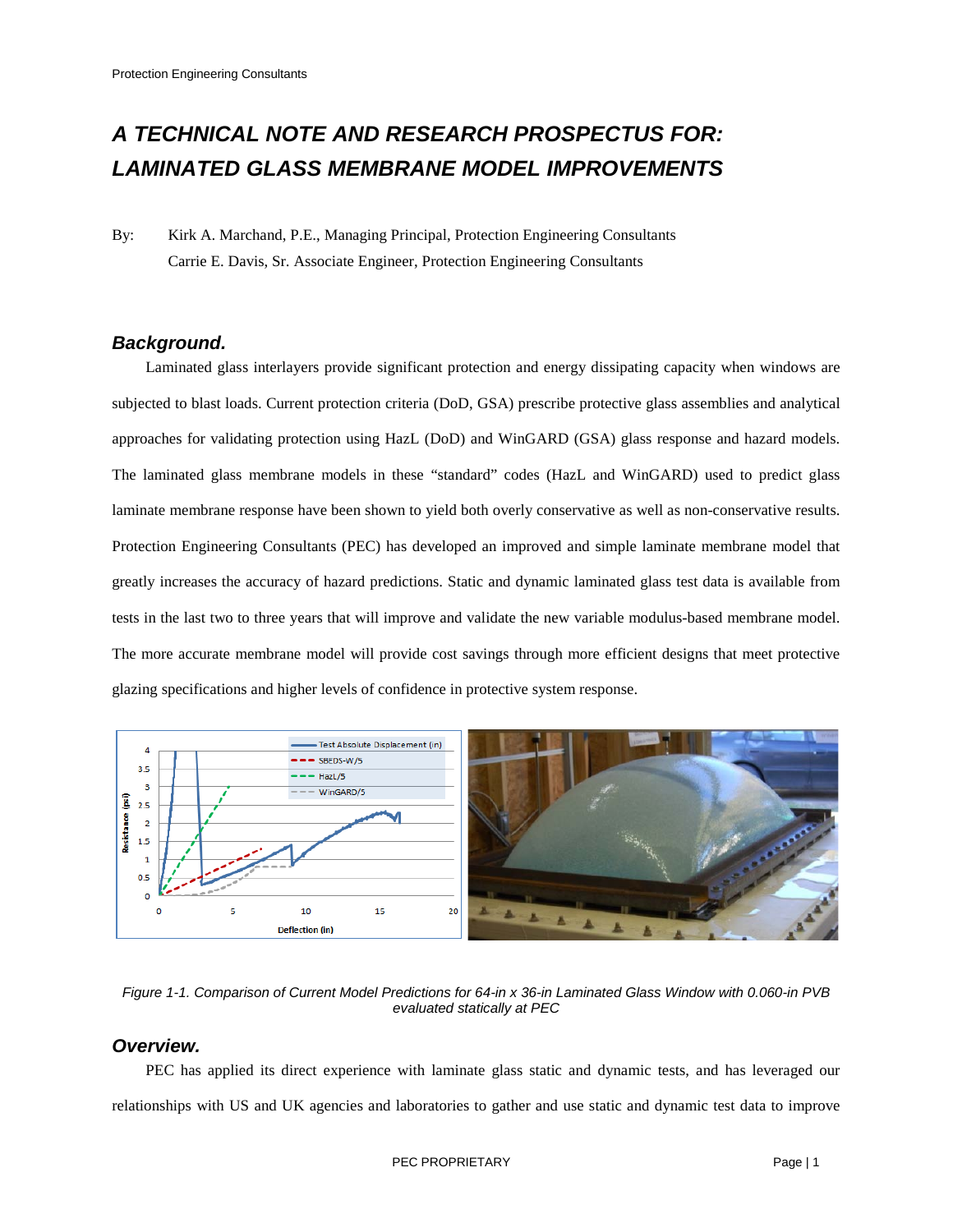and validate the glass laminate membrane model. PEC engineers have collected and evaluated recent test data on laminated glass specimens. PEC's variable modulus membrane model is being updated using this data; both for stiffness adjustments as a function of in-plane strain and for strain rate effects (dynamic increase factors) on membrane response. Following incorporation of all static and dynamic test data into the membrane model, a version of the improved model is being implemented into analysis tools such as Single Degree of Freedom Blast Effects Design Spreadsheet (SBEDS). The SBEDS platform is well-utilized by designers to perform SDOF dynamic analysis for other engineering materials (steel, reinforced concrete, masonry, etc…) and is well suited for incorporation of an additional material.

## *Data Collection.*

Static and dynamic tests on laminated glass specimens have recently been conducted at the Corps of Engineers Engineering Research and Development Center at WES (ERDC) and at PEC in the US and at the Center for the Protection of the National Infrastructure (CPNI) in the UK. PEC has coordinated with engineers at these two agencies to collect all available recent data on laminate response. Static tests conducted at PEC on laminated glass specimens were included, as will test data already received from ERDC and CPNI. We will continue working with these agencies to collect data from tests currently in-process or recently completed. In addition, a literature review on PVB mechanical test data and dynamic response models will be conducted to further characterize the strain dependency of this material.

### *Evaluation and Incorporation of Data into a Membrane Model.*

The new membrane model is based on a modified version of the theoretical equations for a two-way stretched rectangular membrane developed by Timoshenko (1959) and extended by Brokaw (presented in equation 1 below). The modifications account for the variability in Young's modulus as a function of in-plane strain as well as strain rate effects due rates of elongation during glazing response to blast loads. The resulting equations allow the membrane resistance to be calculated in terms of mid-span membrane deflection, thereby establishing a strain and rate dependant resistance-deflection relationship.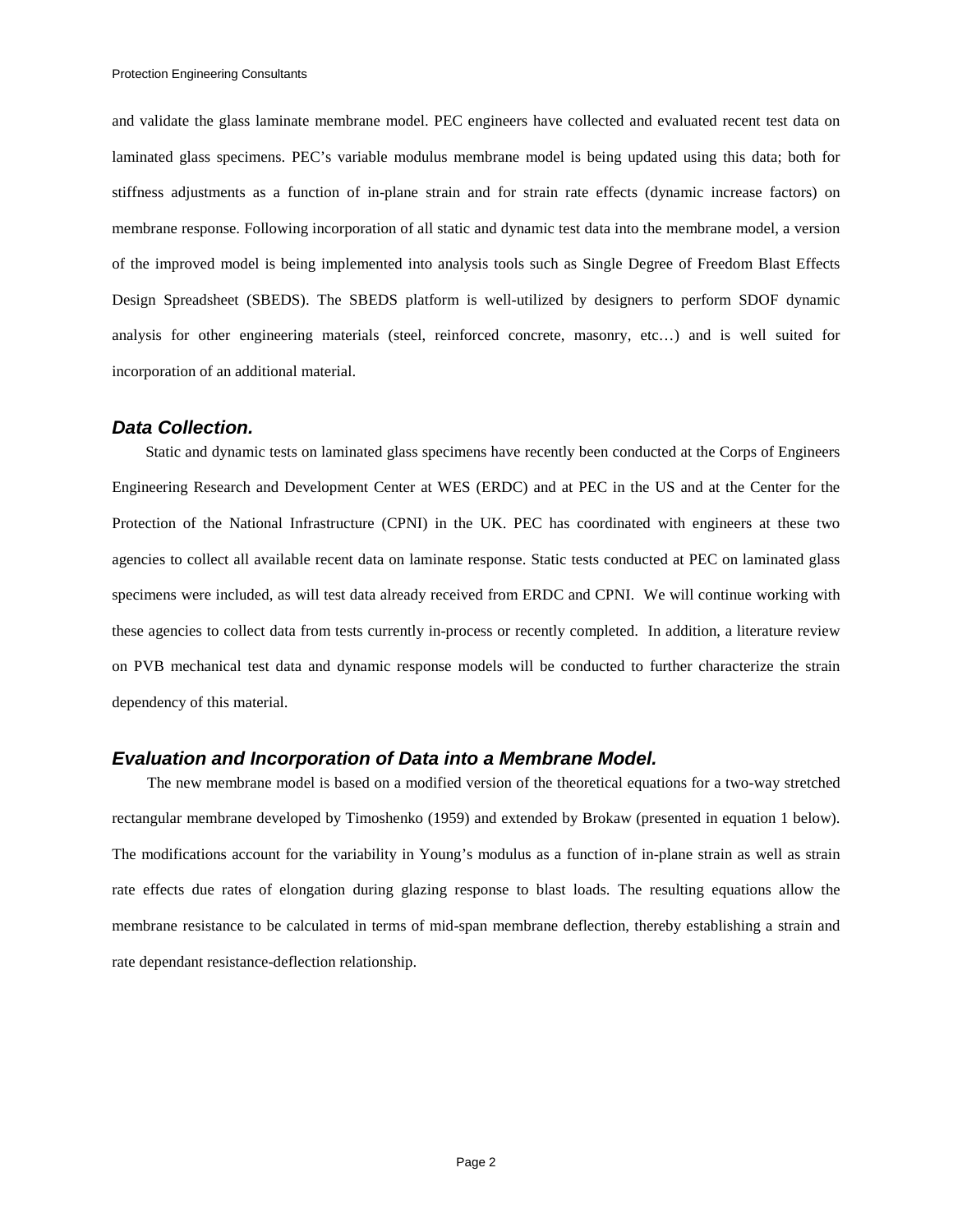$$
\sigma_x = \frac{E(\varepsilon_x + v\varepsilon_y)}{(1 - v^2)} \n\sigma_y = \frac{E(\varepsilon_y + v\varepsilon_x)}{(1 - v^2)} \n\varepsilon_x = \frac{-a\pi (2C_3b^4a^2C_2 - C_5C_4)}{4b^6a^6C_2 - C_5^2} w_0^2 \n\varepsilon_y = \frac{-b\pi (2C_4b^2a^4C_2 - C_5C_3)}{4b^6a^6C_2 - C_5^2} w_0^2 \nC_1 = (18b^2a^2 + 81b^4 + 81a^4)\pi^4 \nC_2 = (10368 - 1152v)\pi^2 \nC_3 = (-3072a^3 + 768vba^2 - 768ba^2 + 1536vba^2)\pi^2 \nC_4 = (-3072b^3 + 768vab^2 - 768ab^2 + 1536vba^2)\pi^2 \nC_5 = (16384v + 16384)b^3a^3 \nP_0 = \frac{Etw_0^3\pi^2}{73728} \left( \frac{4a^6C_1C_2^2b^6 - a^6C_4^2C_2b^4 - a^4C_3^2C_2b^6 + C_4C_5C_3b^2a^2 - C_1C_5^2}{a^4b^4(1 - v^2)(4b^6a^6C_2^2 - C_5^2)} \right)
$$

<span id="page-2-0"></span>*Equation 1-1. Original Two-way Stretched Rectangular Membrane Equations per Timoshenko and Brokaw*

Where:

 $a = 1/2$  short dimension of membrane  $b = 1/2$  long dimension of membrane *ν* = Poisson's ratio  $\varepsilon$ <sub>*x*</sub> = maximum membrane strain in short span direction  $\varepsilon$ <sup>*y*</sup> = maximum membrane strain in long span direction  $\sigma_x$  = maximum membrane stress in short span direction  $\sigma$ <sup>*y*</sup> = maximum membrane stress in long span direction  $E =$ Young's modulus *t* = membrane thickness  $w<sub>o</sub>$  = midspan membrane deflection  $p<sub>o</sub>$  = membrane resistance  $C_{\#}$  = constants

*Variable Membrane Modulus*—The results of various experimental test programs aimed at characterizing the response of glass laminate interlayers have suggested an in-plane strain dependency on the membrane modulus. It is hypothesized that this phenomenon is a direct consequence of the mechanical behavior of the elastomer interlayer material as well as the tension stiffening effect afforded by the portion of glass fragments that remain adhered to the interlayer at any given mid-span membrane deflection following the fracture of adjacent glass lites. In general, it is thought that as the in-plane membrane strain increases, the portion of glass fragments retaining their bond to the interlayer material decreases thus resulting in less tension stiffening. This decrease in tension stiffening coupled with material softening as the membrane stretches ultimately results in the loss of overall membrane stiffness.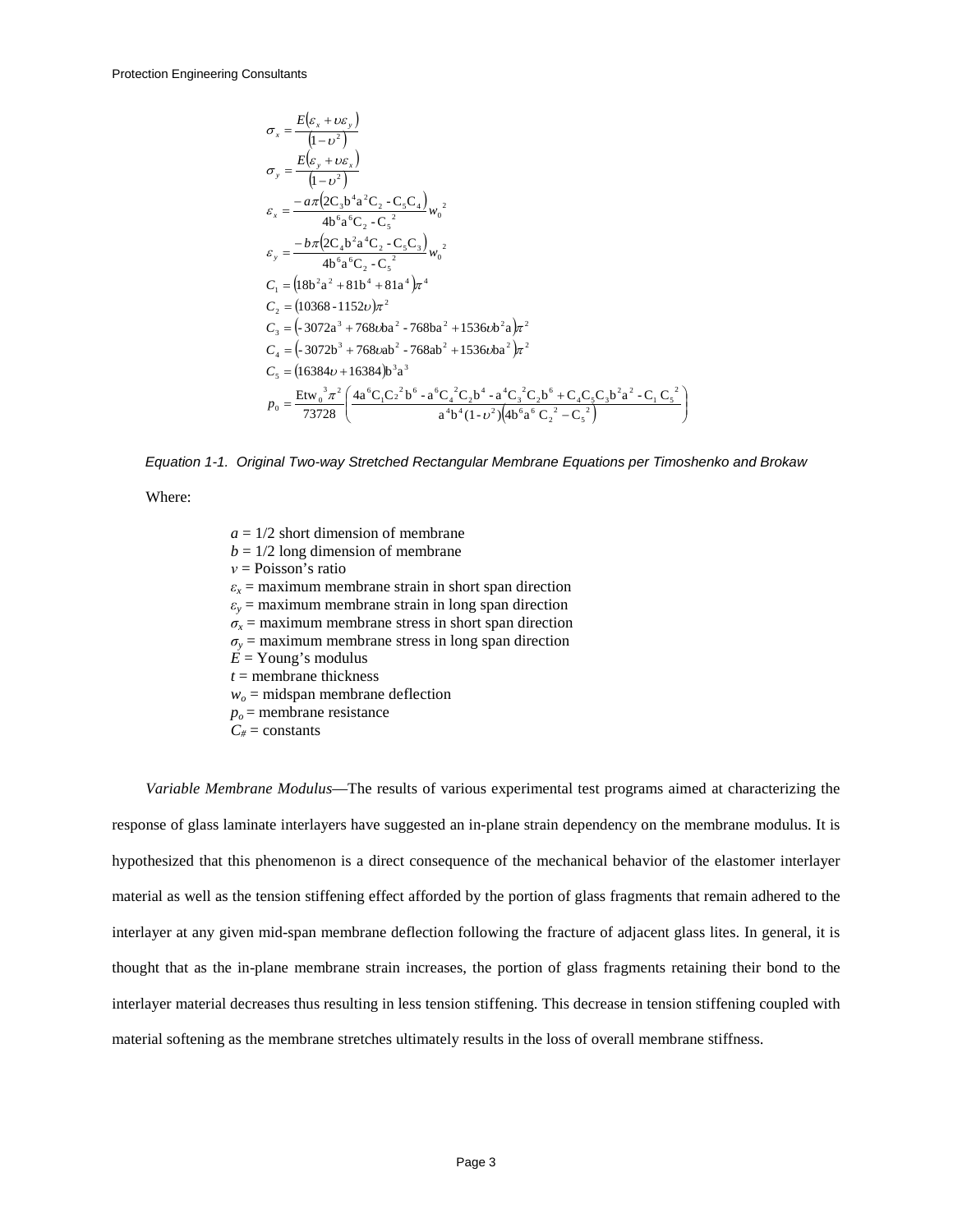Using the already obtained static test data, an equation for Young's modulus as a function of the in-plane membrane strain was determined by back-calculating a modulus, *Em*, at each measured mid-span deflection, *wo*, that would cause the resistance calculated with the theoretical membrane equations to match the measured resistance at each corresponding measured mid-span deflection. The back calculation procedure was implemented for each laminated window specimen. These calculated modulus values were then plotted against their associated theoretical long span membrane strain values, <sup>ε</sup>*y*, and a nonlinear regression analysis was conducted based on a least squares error minimization methodology. [Figure 1-2](#page-3-0) illustrates the results of the nonlinear regression analysis from which an empirical equation for the variable membrane modulus was developed. It should be noted that polyvinyl butyral (PVB) was used as the laminate interlayer for all test data presented in [Figure 1-2.](#page-3-0)

> $E_m(w_0) = 415.65\epsilon_y(w_0)^{-1.005}$ *Equation 1-2. Empirical Variable Modulus Equation*

Where:  $E_m(w_0)$  = membrane modulus as a function of midspan membrane deflection  $\varepsilon$ <sub>*y</sub>*(*w<sub>0</sub>*) = long span membrane strain as a function of midspan membrane deflection</sub>  $w_0$  = midspan membrane deflection



<span id="page-3-0"></span>*Figure 1-2. Results of Regression Analysis for Development of Refined Membrane Modulus Expression*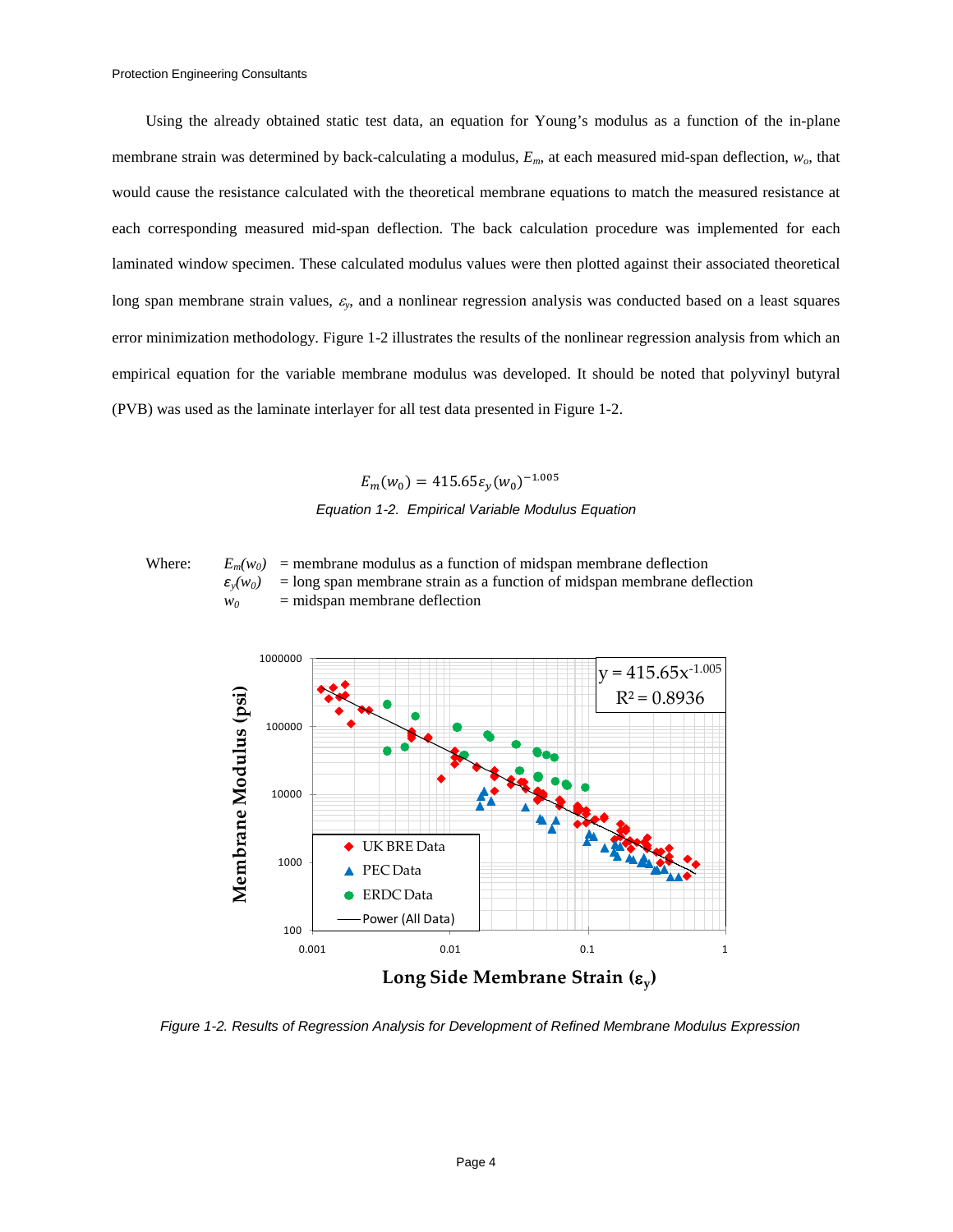It is clear from [Figure 1-2](#page-3-0) that a trend exists between membrane modulus and in-plane membrane strain. In particular, [Figure 1-2](#page-3-0) suggests a decrease in membrane stiffness as the in-plane membrane strain increases. This observed trend is consistent with PEC's initial hypothesis. In addition, this initial exercise demonstrates the need to incorporate the dependence of in-plane strain on membrane modulus into glass laminate interlayer response prediction methodologies. In order to develop a robust variable modulus equation for PEC's improved laminated glass membrane model, a more rigorous investigation of the mechanical behavior of PVB interlayer material and its interaction with adhered glass fragments must be conducted. This can be accomplished through the examination of additional experimental test results supplemented with a comprehensive literature review of relevant past research efforts aimed at investigating the mechanical behavior of PVB.

*Strain Rate Effects*—Laminate glass interlayers experience enhanced modulus/ultimate strength properties by virtue of the high strain rate induced during a dynamic loading scenario. In addition, the failure strain and associated deflection tend to decrease with increasing strain rate. The result is a stronger material that exhibits less ductility relative to its behavior during a quasi-static loading scenario. Therefore, the static resistance function for the interlayer must be modified for anti-terrorism and force protection (ATFP) applications to include a theoretically sound but empirically verified dynamic increase factor (DIF).

Using the already obtained dynamic test data, a procedure was developed for determining an appropriate DIF value for the PVB interlayer. A DIF was determined separately by trial and error for each specimen such that the maximum mid-span membrane deflection determined from an SDOF dynamic analysis would equal that from the measured test data. The DIF, which essentially controls the slope of the linear resistance of the laminate interlayer, was increased as necessary to accomplish this for each specimen. The results of the DIF calibration procedure suggest an average DIF of 3.60 and an average ratio of peak deflection to short side plan dimension of approximately 0.23. All of the blast test window specimens exhibited membrane response but did not fail, thus the aforementioned average DIF and peak deflection to short span ratio represent lower bound values.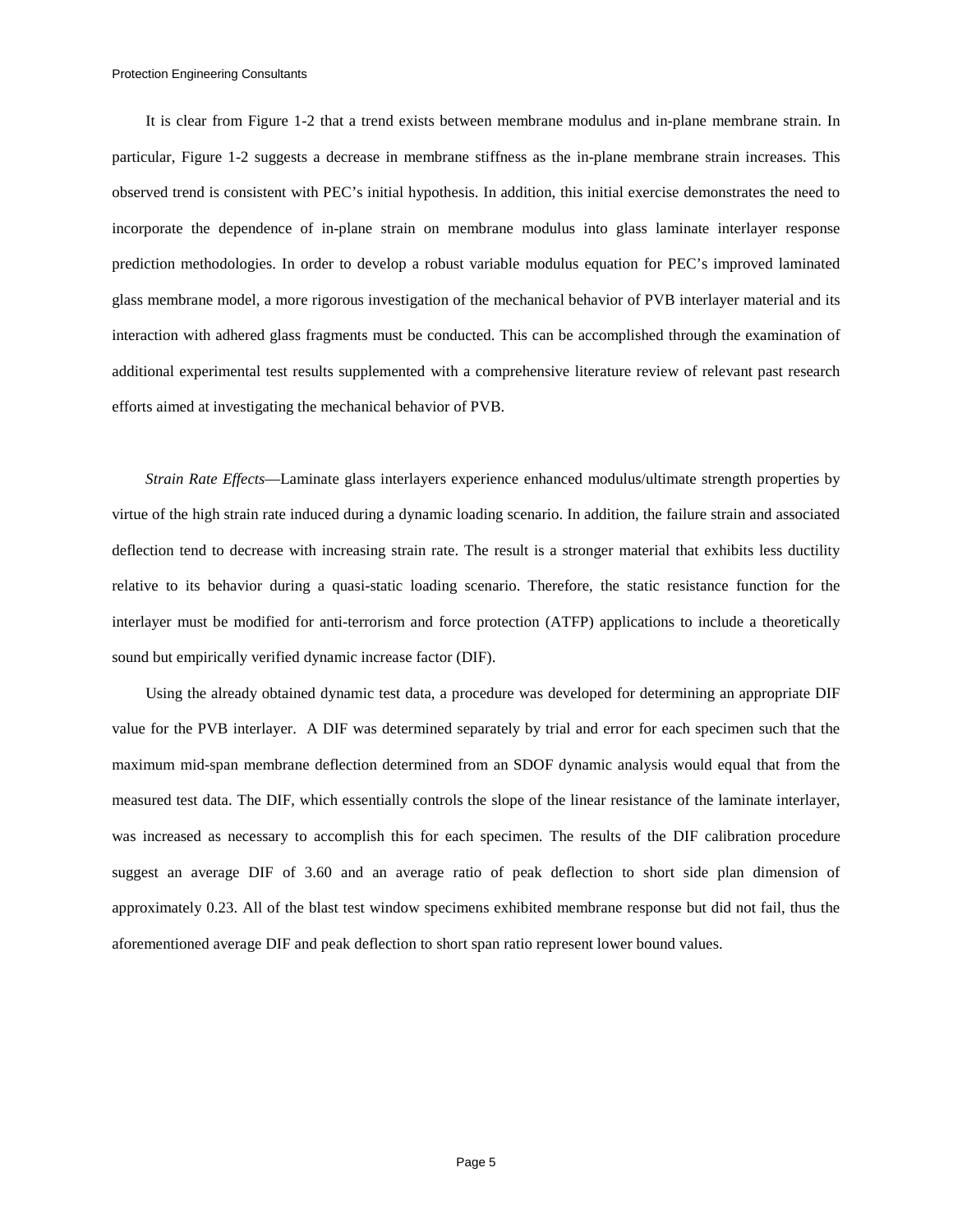The average strain rates depicted in [Figure 1-3](#page-5-0) were calculated by first estimating the in-plane membrane strain associated with the peak mid-span deflection by utilizing the theoretical membrane equations presented in [Equation 1-1.](#page-2-0) The resulting strain was then divided by the time to peak mid-span deflection. An inherent assumption in this calculation procedure is a constant strain rate from initial air blast incidence  $(t = 0)$  to peak mid-span membrane deflection. Further investigation of the validity of this assumption is warranted through the examination of additional dynamic test data.

<span id="page-5-0"></span>

In general, the data in [Figure 1-3](#page-5-0) suggest that an increase in strain rate may lead to an increase in the DIF. This behavior agrees well with past research efforts aimed at investigating strain rate effects of different materials (e.g., steel and concrete). However, there are not enough data points to make a definitive conclusion regarding this relationship. It should be noted that the [Figure 1-3](#page-5-0) data point circled in red represents a different window configuration than the rest of the data points. In particular, that particular test item was composed of three lites of annealed glass and two PVB interlayers, whereas the rest of the test specimens were composed of only two lites of annealed glass and one PVB interlayer. It is hypothesized that the relatively large calculated DIF for this test is a direct consequence of this altered window configuration. After the three lites of annealed glass fracture, the middle lite glass fragments become confined between two layers of PVB. This confinement effect promotes continued adhesion to the adjacent PVB interlayers longer into the membrane response than a typical two-lite window configuration. The result is a stiffer overall response due to the enhanced tension stiffening effect afforded by the confined glass fragments.

In addition to the lower bound estimates of DIF and peak mid-span deflection to short span ratio, upper bound estimates were made using the Hazard Level 3 specimens of the WINDAS database. First, the peak deflection to short span ratio was held constant at a value of 0.22 for all test cases, and a DIF was determined such that the peak mid-span deflection calculated from an SDOF dynamic analysis equaled the peak mid-span deflection estimated from this ratio. The average DIF was determined to be approximately 4.77; which proved to be about 32.5 percent larger than the average DIF determined from the experimental blast test data (DIF = 3.60). The Hazard Level 3